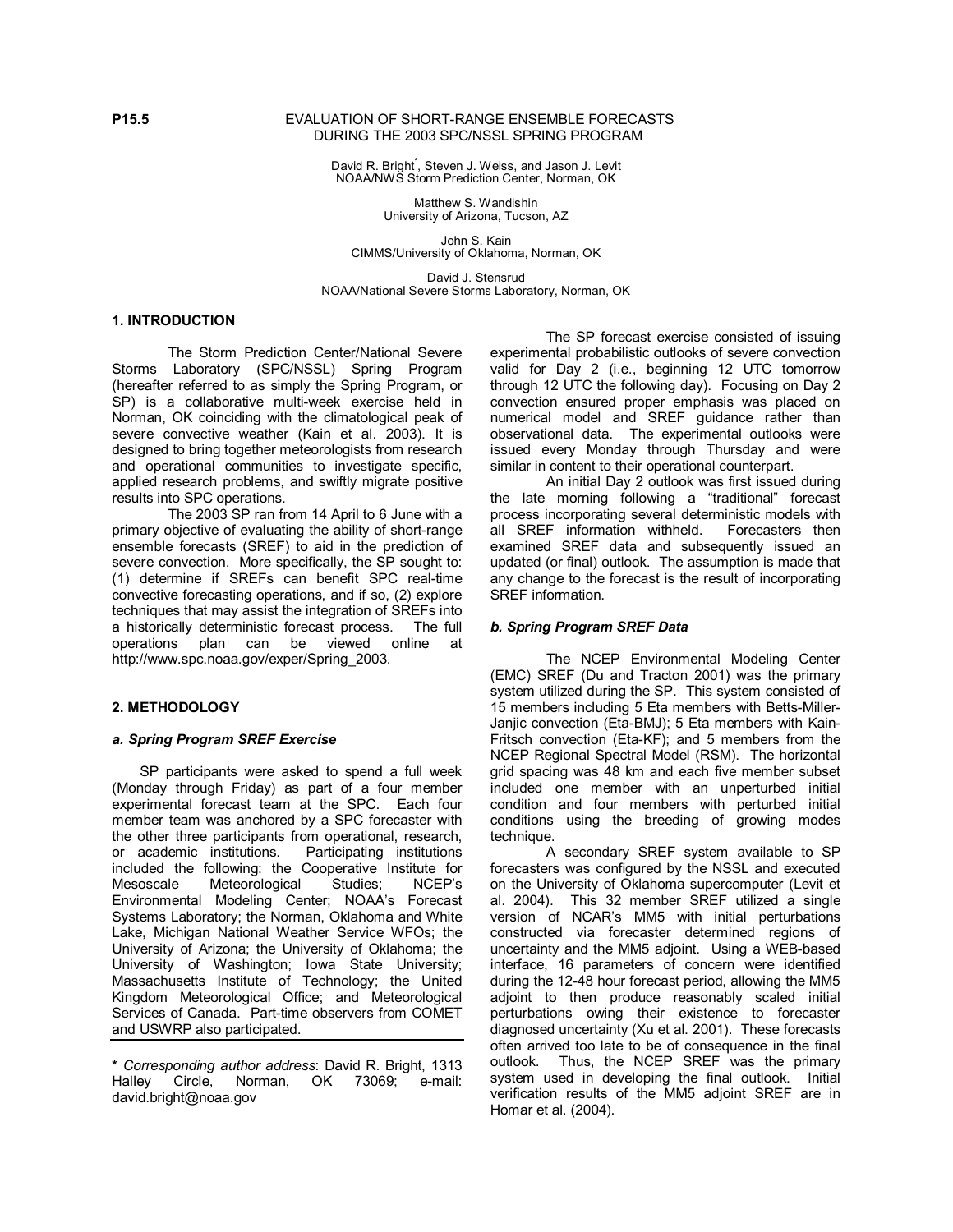



**Fig. 1.** The (a) initial and (b) final experimental Day 2 outlooks issued during the Spring Program on 27 May 2003. SREF information was withheld from the forecasters in creating the initial outlook, while the final outlook includes SREF guidance. The valid period of the outlooks is 12 UTC 28 May to 12 UTC 29 May 2003.

#### **3. SPRING PROGRAM VERIFICATION**

The difference between initial and final outlooks was often subtle and generally consisted of minor shifts in areal coverage or probabilistic values. For example, the experimental outlooks issued on 27 May 2003 show the area encompassed by a 15% chance of severe thunderstorms (SPC policy equates a 15% probability to a "slight risk" of severe weather) is shifted northward approximately 100 miles, removing northern Tennessee and southern Kentucky from a slight risk while adding the Chicago metropolitan area (Fig. 1). The 5% area was also extended southwestward along the cold front. This particular day demonstrates a relatively large adjustment to the outlook; most days involved lesser modification.

In order to address the utility and skill of integrating SREF guidance in the forecast process, one subjective and two objective measures were used to verify the 31 initial and final outlooks. The subjective measure was based on an after-the-fact team evaluation of the outlooks, with each forecast receiving a subjective rating of 0 to 10. This rating reflects the teamís consensus subjective opinion as to the usefulness of the forecast. Because teams varied from week to week, the raw magnitude of the distinct ratings are not uniformly calibrated. However, the difference between an initial and final rating does provide a subjective measure of usefulness that is comparable from week to week. Over the entire 31 days of the experiment, the final outlook was considered an improvement 14 times and degradation 6 times (Fig. 2). (For the example shown in Fig 1, the initial outlook received a rating of 6 and the final outlook scored an 8.)

As an objective measure of performance, the Brier score and area under the Relative Operating Characteristic (ROC) curve were calculated. The Brier score is commonly used to verify probabilistic forecasts, ranging from a perfect score of 0 to a worst-possible value of 1. Similarly, the ROC is useful for verifying probabilistic forecasts and their ability to discriminate occurrences from non-occurrences. If the area under the ROC curve is integrated values range from 0 to a perfect score of 1, with an area greater than 0.7 considered to represent reasonable discriminating ability.

Fig. 3 shows the Brier score results for each day of the experiment graphed as the percentage improvement of the final outlook compared to the initial outlook. For larger-change days (arbitrarily chosen to be  $+$  1%) SREF-adjusted outlooks improved the forecast 14 times and degraded the forecast 4 times. When all 31 days are considered collectively, the Brier score indicates a 0.1% improvement in SREF-adjusted outlooks. Similarly, the daily results from the ROC area show general improvement (Fig. 4), with larger-change days (arbitrarily chosen at  $\pm$  2%) indicating SREF-adjusted improvement 10 times and degradation 5 times. Over the entire 31 days collectively, the ROC area is 5% better in SREF-adjusted outlooks. (For the case in Fig. 1, the Brier score and ROC area both indicated the final outlook provided about 4% improvement.)

The reliability of all final outlooks is shown in Fig. 5. At first glance, it appears severe events may be



**Fig. 2.** The difference (final outlook – initial outlook) in subjective ratings for all 31 Spring Program days from 14 April to 6 June 2003. The usefulness of each outlook was verified subjectively and received a score from 0 to 10.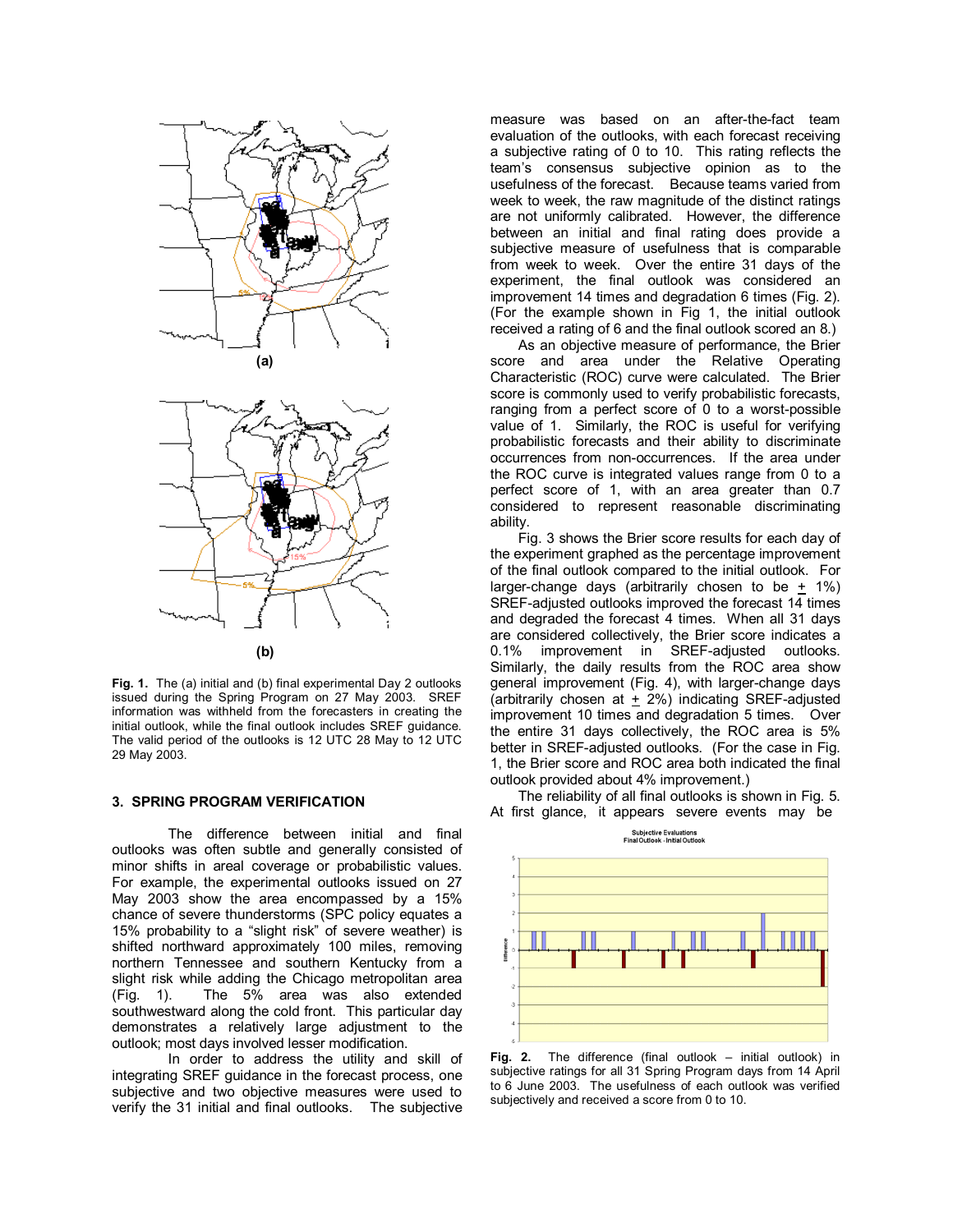

**Fig. 3.** As in Fig. 2, except the percentage improvement of the final outlook Brier score compared to the initial outlook Brier score. Severe reports on the 80 km AWIPS grid 211 were used to objectively verify the outlooks.



**Fig. 4.** As in Fig. 3, except the percentage improvement of the area under the ROC curve.



**Fig. 5.** Reliability diagram of Spring Program outlooks for the 31 days of the experiment. The results plotted are for the final, SREF-adjusted forecast. The reliability of the initial outlook (SREF information withheld) is nearly identical and not shown.

slightly underforecast, particularly at higher probabilities. However, SPC Day 2 probabilities are issued at 10% increments from 5% to 35% such that a 15% value represents all probabilities from > 15% to < 25%. Thus, underforecasting is really only occurring at 25% and 35%. Some of the underforecasting at 35% is almost certainly due to the self-imposed SPC policy that Day 2 probabilities shall not exceed 35%.

#### **4. DIAGNOSTIC PRODUCTS**

Some products found particularly useful for viewing SREF output are now described. These products are demonstrated using the NCEP SREF forecast from 09 UTC 27 May 2003 and correspond to the example shown in Fig. 1. All forecasts are valid 03 UTC 29 May 2003 (forecast hour 42) unless otherwise noted. (Many of these products are available on the SPC real-time SREF webpage at http://www.spc.noaa.gov/exper/sref/.)

The mean and standard deviation are a classic way of viewing ensemble forecasts. At 500 hPa, the SREF mean shows a jet maximum over Iowa while the standard deviation indicates the largest uncertainty in its magnitude and/or location in the left-exit region (Fig. 6). Another useful plot for displaying central tendency is the



**Fig. 6.** SREF mean (solid black) and standard deviation (shaded) of isotachs (kts) at 500 hPa valid 03 UTC 29 May<br>2003 (forecast hour 42). The largest uncertainty in the The largest uncertainty in the position of the mid level jet maximum is in the the left-exit region over IL.

median member with "spatial range" overlaid (Fig. 7). For example, the median of surface-based CAPE shows a maximum over northern Illinois and southern Wisconsin (Fig. 7, solid contours), with at least one member (i.e., the maximum or union of the ensemble) exceeding 500 J/kg of CAPE as far west as central Iowa (Fig. 7, red dashed) and all members (i.e., the minimum or intersection of the ensemble) exceeding 500 J/kg over a small area of northern Illinois and southern Wisconsin (Fig. 7, blue dashed). While the standard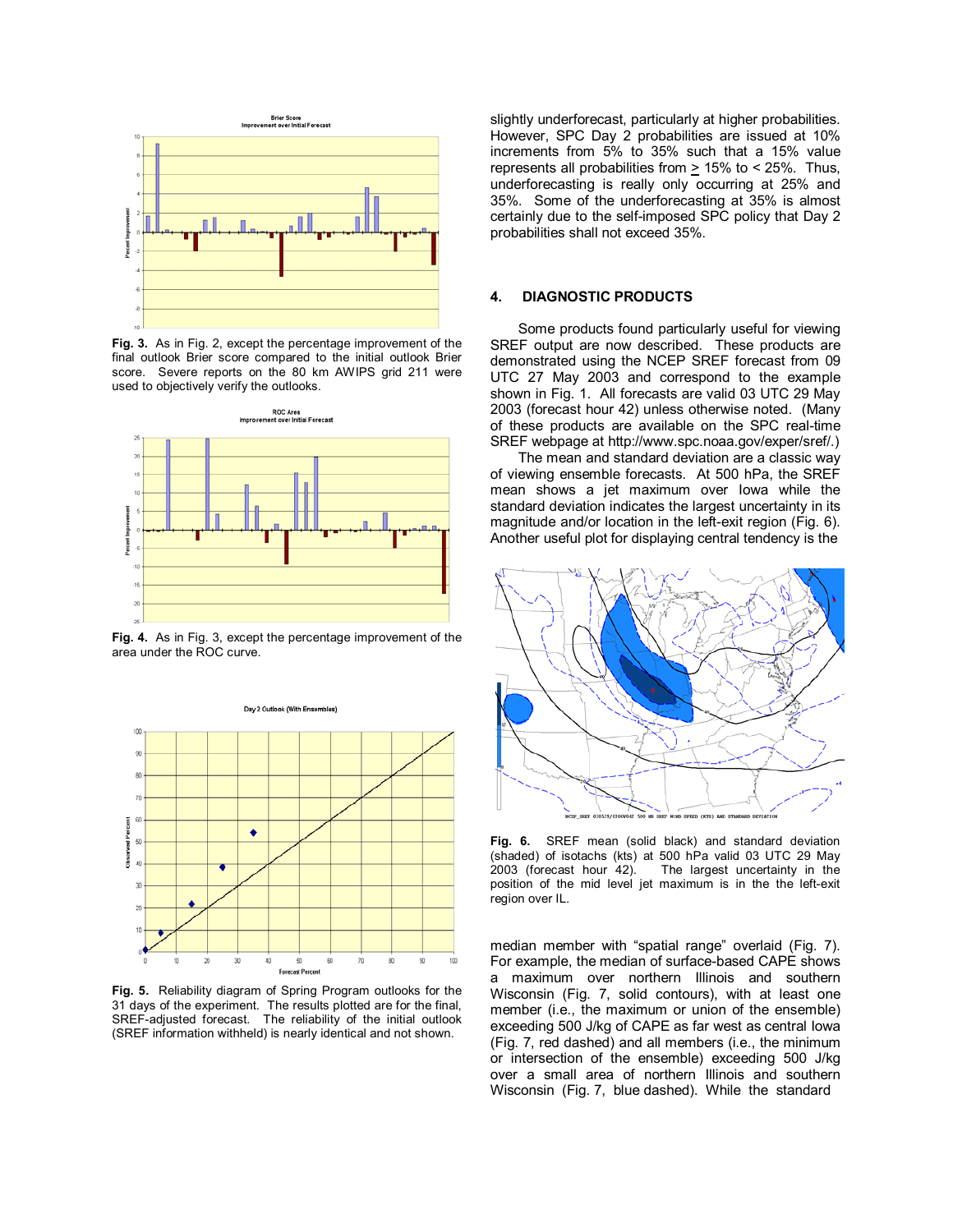

**Fig. 7.** SREF median (solid green) and spatial range of surface-based CAPE valid 03 UTC 29 May 2003 (forecast hour 42). The union (or maximum) of any member with at least 500 J/kg is shown by the dashed red line, while the intersection (or minimum) of all members with  $\geq$  500 J/kg is indicated by the dashed blue line. All members are predicting at least 500 J/kg CAPE over northern IL/southern WI (blue dashed), while at least one member predicts 500 J/kg as far south as southern IL but only as far west as central IA (red dashed).

deviation provides a measure of variability at every grid point, the median with spatial range provides information on the areal coverage, or spatial range, of possible solutions.

The usefulness of single contour charts (or "spaghetti charts" as they're commonly known) was found to be situation dependent as their interpretation could sometimes be difficult, particularly if an ineffective contour value were selected. Nonetheless, spaghetti charts could be valuable in assessing spread, clustering, and predicted extremes or outliers. Furthermore, due to the offset start time of the SREF (i.e., 09 and 21 UTC), linkages between the latest highresolution operational Eta and the SREF were deemed



**Fig. 8** SREF spaghetti chart of surface-based CAPE valid 00 UTC 29 May 2003 (forecast hour 39). The single contour is 1000 J/kg using a red, yellow, blue (Eta-BMJ, Eta-KF, RSM, respectively) color scheme. Solid contours are the control members. The solid black line is the 36 hour forecast from the 12 UTC operational Eta showing it to be an outlier over KY as compared to all SREF members.

critically important. Spaghetti charts provide an easy method of building such a linkage. For example, see the spaghetti chart of surface based CAPE (39 hour forecast valid 00 UTC 29 May 2003; single contour value of 1000 J/kg) shown in Fig. 8. The red contours are the various Eta-BMJ members, the yellow contours the Eta-KF members, the blue contours the RSM members, and the solid black line the 12 UTC Eta. In this case the 12 UTC Eta predicted greater CAPE farther south through much of Kentucky and is clearly an outlier as compared to all 15 SREF members. The natural inclination of the SP forecaster was to reject the older SREF in favor of the more recent Eta solution. Nevertheless, the purpose of the SP experiment was to test SREF utility, such that in this case the Eta was deemed an outlier and therefore a less likely solution. As a result, the slight risk area was shifted northward in accordance with SREF guidance (see Fig. 1). This adjustment proved worthwhile (as discussed in the previous section).

Another noteworthy application of spaghetti charts was their use in conjunction with probabilistic forecasts (figure not shown). Spaghetti charts helped to discern where probabilities were low due to the clustering or phase shifting of the members versus where members simply did not meet the given threshold.

Probabilistic forecasts (uncalibrated) were considered the most useful SREF product during the SP. An example of their utility is now presented. In order to demonstrate a point, let's begin with some basic ingredients of supercell formation: instability, shear, and convective initiation. Translating these ingredients to probabilities provided by the SREF leads to the probability of CAPE exceeding 1000 J/kg, surface-to-6 km shear exceeding 30 kts, and convective precipitation exceeding 0.01" (Figs. 9-11, respectively). These ingredients intersect somewhere over the upper Mississippi river valley, but joint probabilities (i.e., the probability of multiple events occurring) are required to assess the situation more precisely. Joint probabilities were in fact found to be extremely useful, but required pre-calculation or customized software to generate them on-the-fly. A practical alternative is to simply treat the probabilities as if they're independent and take the product of the probabilities. The resulting "combined probabilityî allows the forecaster to quickly invoke an ingredients-based approach for ensemble interrogation which serves as a proxy for true joint probabilities. Multiplying the three probabilistic forecasts shown in Figs. 9-11 yields a combined probability of severe thunderstorms shown in Fig. 12. This combined probability delineates spatially where the ingredients for supercell thunderstorms intersect and provides some indication as to the likelihood of severe weather (provided the treatment as independent variables has not oversimplified the problem). In this case, the greatest SREF-based threat of severe thunderstorms is over greater Illinois. Indeed, severe weather did occur over much of this area (Fig. 13). The combined probability approach allows for on-the-fly creation of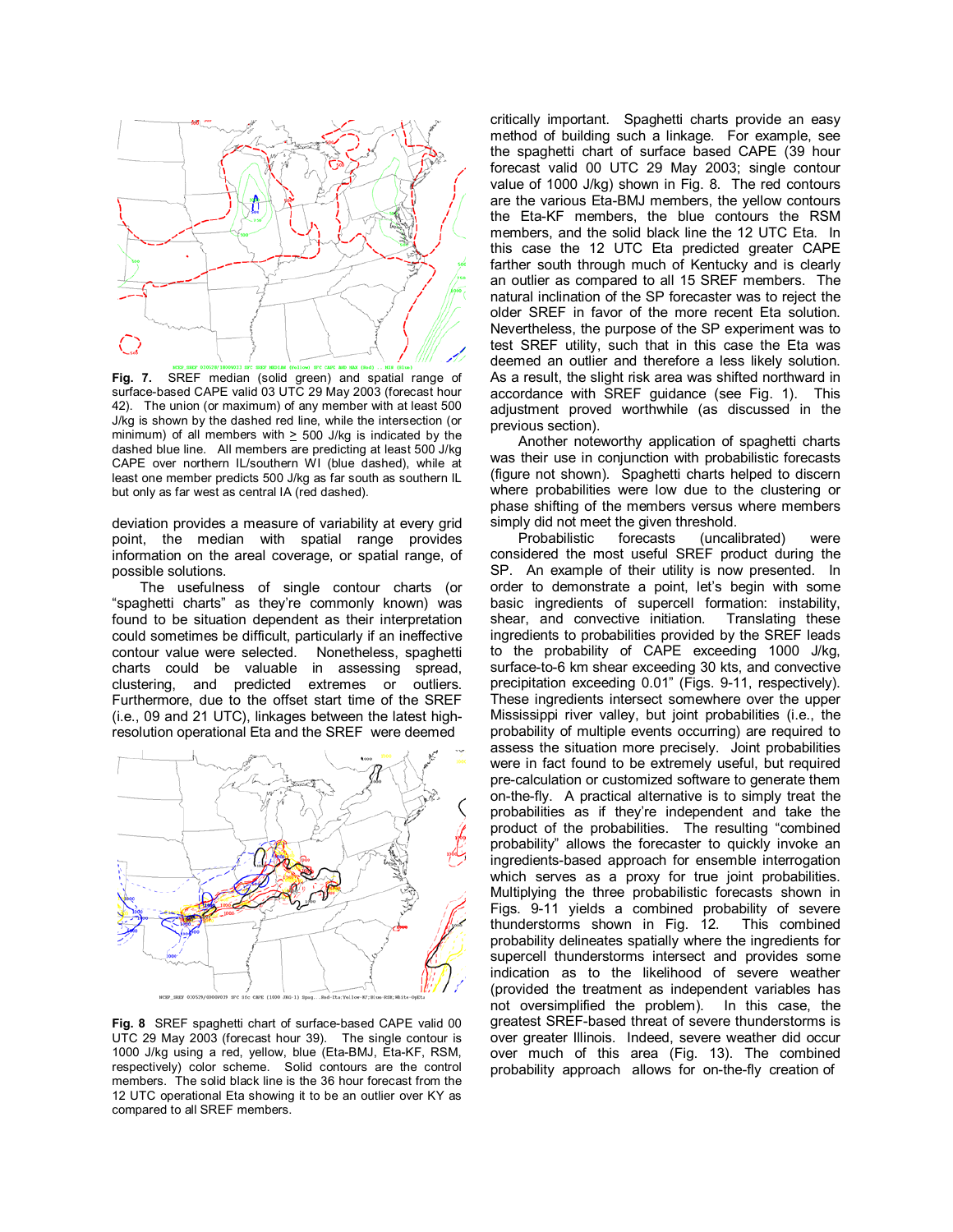

**Fig. 9**. Percentage of SREF members with surface-based CAPE  $\geq$  1000 J/kg valid at 03 UTC 29 May 2003 (forecast hour 42). The dashed gold line is the SREF mean at 1000 J/kg.



**Fig. 10**. As in Fig. 9, except percentage of SREF members with surface-to-6 km shear  $\geq$  30 kts. The dashed gold line is the SREF mean at 30 kts.



**Fig. 11**. As in Fig. 9, except percentage of SREF members with convective precipitation  $\geq$  0.01". The dashed gold line is the SREF mean at 0.01".



**Fig. 12**. The product of the probabilities shown in Figs. 9-11, quantifying the juxtaposition of ingredients for supercell thunderstorms (based on the thresholds given in Figs. 9-11).



**Fig. 13**. Severe weather reports around the valid time of the prediction shown in Fig. 12. The red, green, and blue circles are the location of tornadoes, hail  $(>= 0.75)$ , and wind  $(>= 50$ kts), respectively.

joint probabilities for most conceivable diagnostics, and may compensate for model biases by treating ingredients as if they're independent. Additional work needs to be undertaken to determine the impact of neglecting any dependence between ingredients.

### **5. SUMMARY**

The 2003 SPC/NSSL Spring Program focused on the utility of short-range ensemble forecasts to determine if SREFs could benefit SPC operations. Results found that utilizing SREF output does provide a small but positive contribution to the Day 2 outlook process. Three metrics, including two objective measures (Brier score and area under the ROC curve) and a subjective evaluation, all showed a small but positive contribution